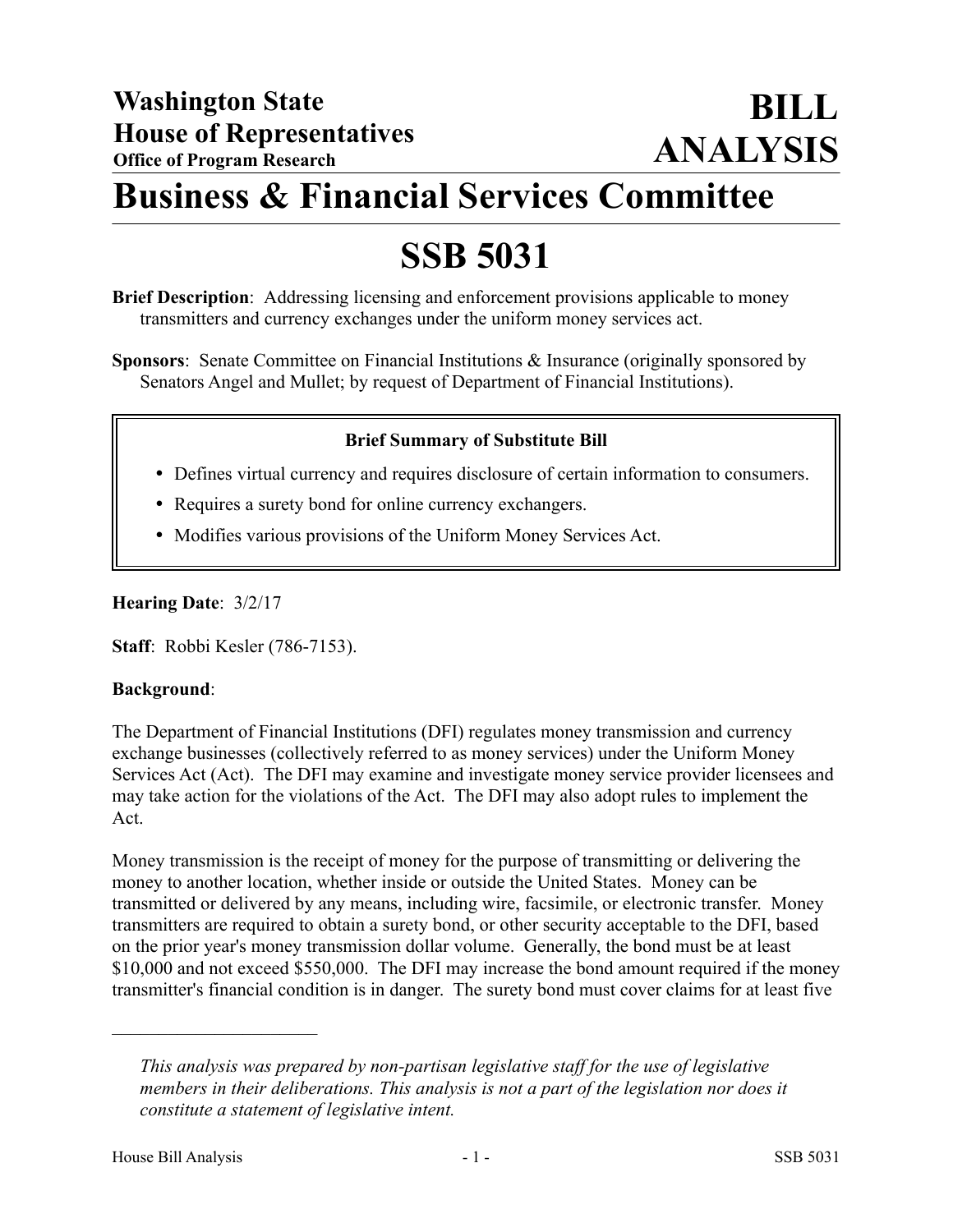years after the date of a money transmitter's violation, or at least five years after the money transmitter stops services in this state.

Currency exchange is the exchange of money of one government for the money of another government, or holding oneself out as being able to complete such an exchange. Currently, a surety bond is not required for currency exchangers.

The DFI currently regulates virtual currency value exchange businesses as money transmitters under this Act. Virtual currency is a digital representation of value, stored and exchanged electronically.

These entities are specifically exempted from the Act:

- governmental entities and agents, and those contracted to provide money services on behalf of governmental entities;
- the United States Postal Service;
- financial institutions and corporations organized under specified federal acts;
- federally regulated boards of trade;
- federally registered futures commission merchants;
- operators of payment systems that provide services to other exempted entities, with respect to wire transfers, credit cards, debit cards, etc.;
- registered securities broker-dealers;
- state licensed insurance companies, title insurance companies, or escrow agents; and
- certain persons involved in connection with the issuance, sale, use, redemption, or exchange of stored value or payment instruments.

The DFI may waive the licensing requirements of the Act when necessary to facilitate commerce and protect consumers.

## **Summary of Bill**:

#### Virtual Currency.

Virtual currency is defined as a digital representation of value that does not have legal tender status as recognized by the United States government.

Virtual currency money transmitter licensees are required to disclose, in a clear and conspicuous manner:

- a schedule of fees and charges, including the timing and explanation of how fees are calculated;
- whether the product or service provided is insured or guaranteed;
- a notice that the transfer is irrevocable, and note any exceptions;
- notice of licensee's liability for unauthorized, mistaken, or accidental transfers; and
- any additional disclosure the DFI may adopt by rule.

Virtual currency money transmitters must hold like-kind virtual currency funds in the amount obligated to consumers.